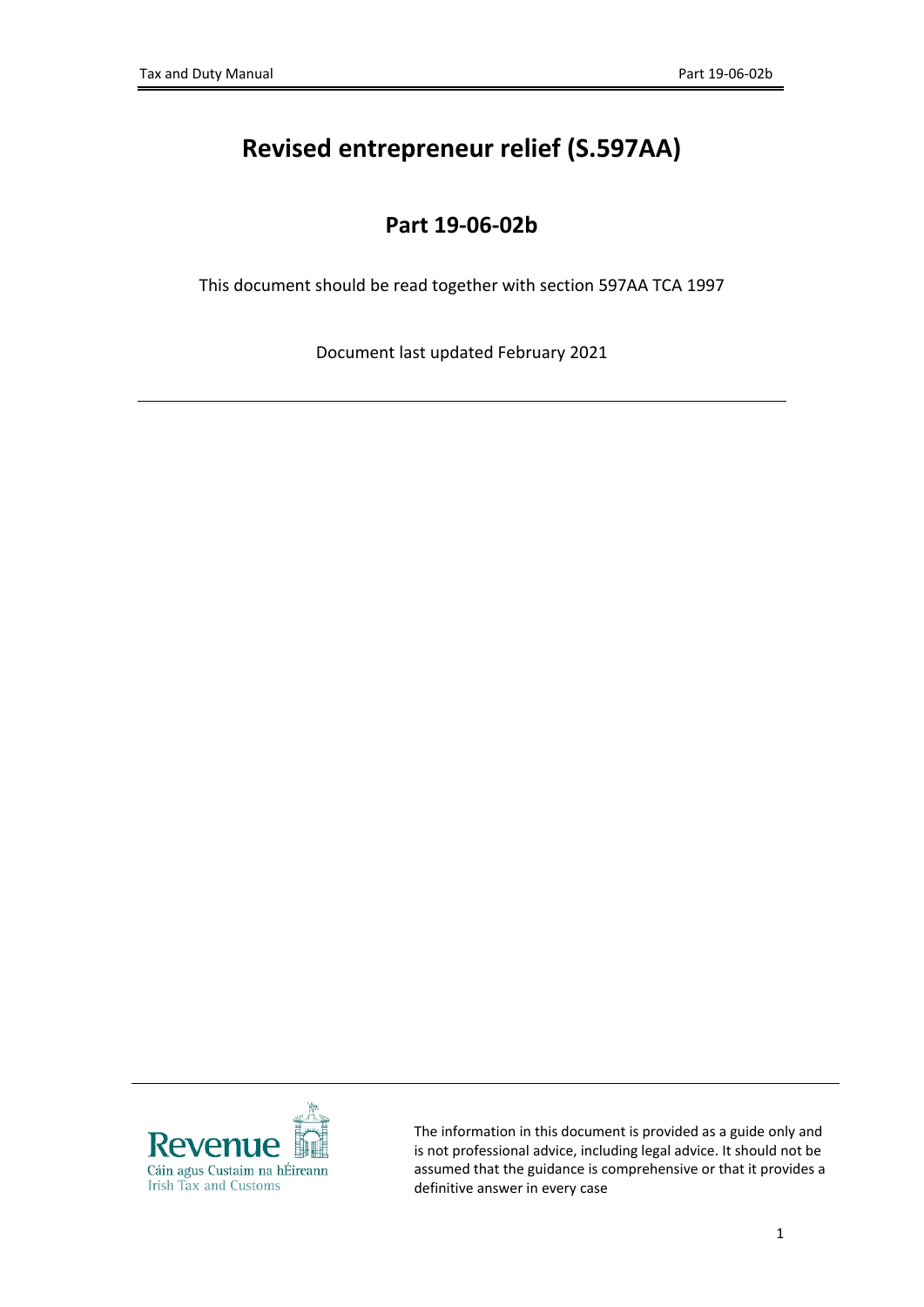## Introduction

**Section 597AA** (inserted by the Finance Act 2015) of the Taxes Consolidation Act 1997 ("TCA 1997") introduced a revised relief for entrepreneurs disposing of certain business assets. It provides that a 20% rate of Capital Gains Tax ("CGT") applies in respect of a chargeable gain or chargeable gains on a disposal or disposals of qualifying business assets on or after 1 January 2016 up to a lifetime limit of €1m. **The 20% rate was reduced to 10% by section 26 Finance Act 2016 in the case of disposals made on or after 1 January 2017**. A qualifying business is a business other than the holding of securities or other assets as investments, the holding of development land or the development or letting of land. The relief applies to individuals only.

## 2b.1 Qualifying business assets

The qualifying business assets must have been owned by that individual for a continuous period of 3 years in the 5 years immediately prior to the disposal of those assets. In this connection, periods of ownership by spouses cannot be aggregated for the purpose of the 3-year continuous ownership condition. Neither can periods of ownership of assets before and after incorporation of a business (e.g. periods of ownership of assets of a business carried on by a sole trader or partners in a partnership and shares in a company that carries on the business previously carried on by the sole trader or partnership).The requirement for an individual to have owned a holding of at least 5% of the ordinary share capital for a continuous period of 3 years in the 5 years immediately prior to the disposal has been amended by **section 24 Finance Act 2020**, so that the shares can qualify for relief if they were held for a continuous period of 3 years **at any time** prior to the disposal of those shares. The amendment applies to disposals of chargeable business assets made on or after 1 January 2021.

### 2b.2 Non-qualifying business assets

The relief does not apply to the following assets:

- (i) shares, securities or other assets held as investments
- (ii) development land
- (iii) assets on the disposal of which no chargeable gain would arise
- (iv) assets personally owned outside a company, even where such assets are used by the company
- (v) goodwill which is disposed of to a connected company
- (vi) shares or securities in a company where the individual remains connected with the company following the disposal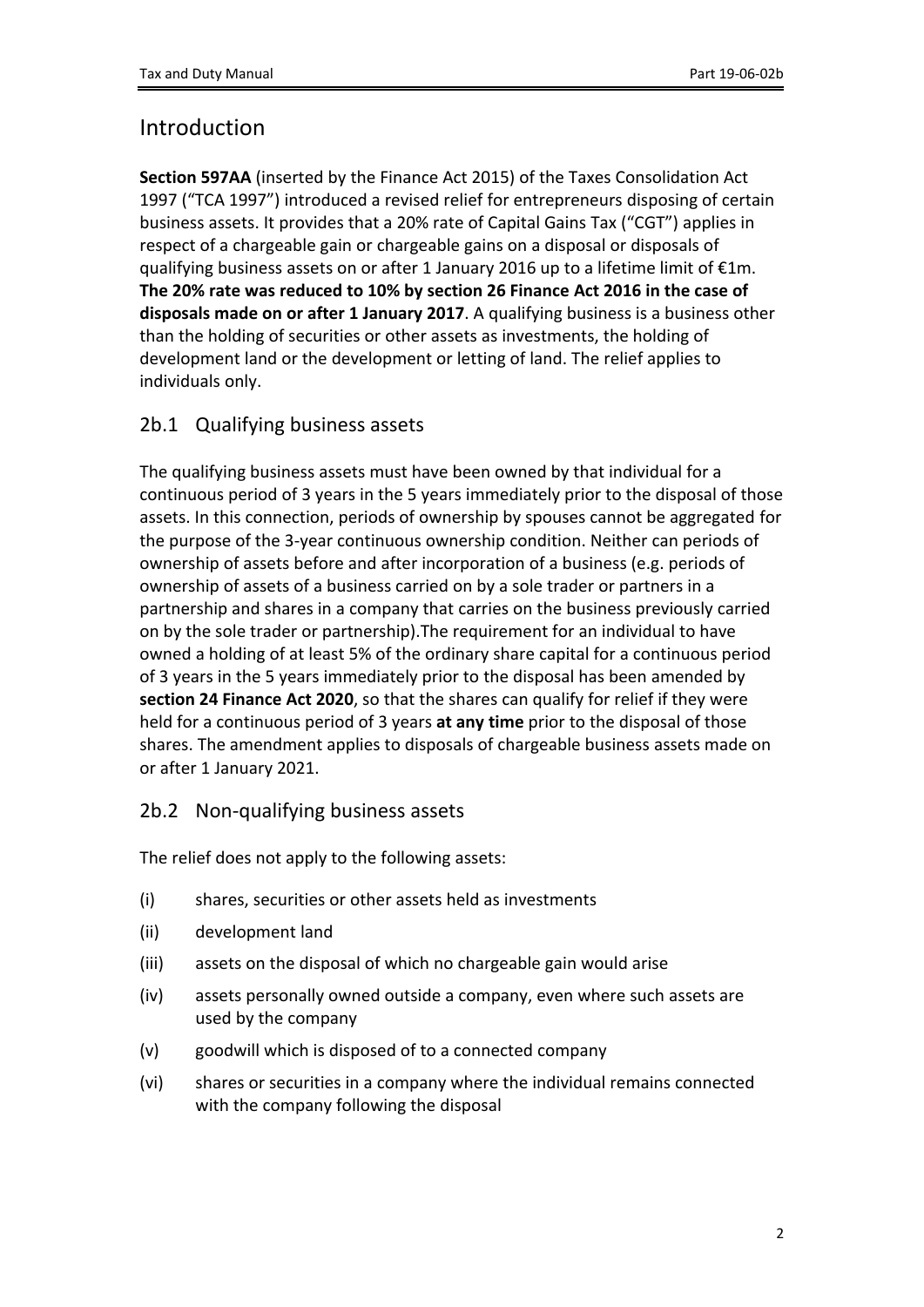## 2b.3 Connected company restrictions

Where an individual enters into arrangements to secure that they are not connected with a company for the purpose of the connected company restrictions at (v) and (vi) above, relief is not available. In addition, goodwill, shares or securities mentioned in (v) and (vi) will not be excluded from the definition of 'chargeable business assets' where a disposal of such assets is made for bona fide commercial reasons and does not form part of a tax avoidance arrangement.

## 2b.4 Shareholding requirements

Where a business is carried on by a company, individuals seeking to qualify for the relief must own not less than 5% of the ordinary shares in the qualifying company or 5% of the ordinary shares in a holding company of a qualifying group. A holding company means a company whose business consists wholly or mainly of the holding of shares of **all** companies which are its 51% subsidiaries. A qualifying group means a group where the business of **each** 51% subsidiary (other than a holding company) consists wholly or mainly of carrying on a qualifying business. This means that relief would not apply where there is a dormant company in a group or where one of the subsidiaries is not a trading company.

In determining whether an individual meets the minimum shareholding requirement for the purposes of relief under **section 597AA**, it can be accepted that it is the nominal value of the ordinary shares issued rather than the number of such shares that is relevant.

### 2b.5 Director or employee condition

The individual must have been a director or employee of the qualifying company (or companies in a qualifying group) who is or was required to spend not less than 50% of his or her time in the service of the company or companies in a managerial or technical capacity and has served in that capacity for a continuous period of 3 years in the 5 years immediately prior to the disposal of the chargeable business assets.

### 2b.6 S586 and S587 and revised entrepreneur relief

Any period during which an individual owned shares in, or was a director or employee of, a company that qualified for relief under **section 586** or **587** will be taken into account for the purpose of the 3-year continuous ownership requirement and for the purpose of determining whether an individual was a director or employee of a company for the relevant period.